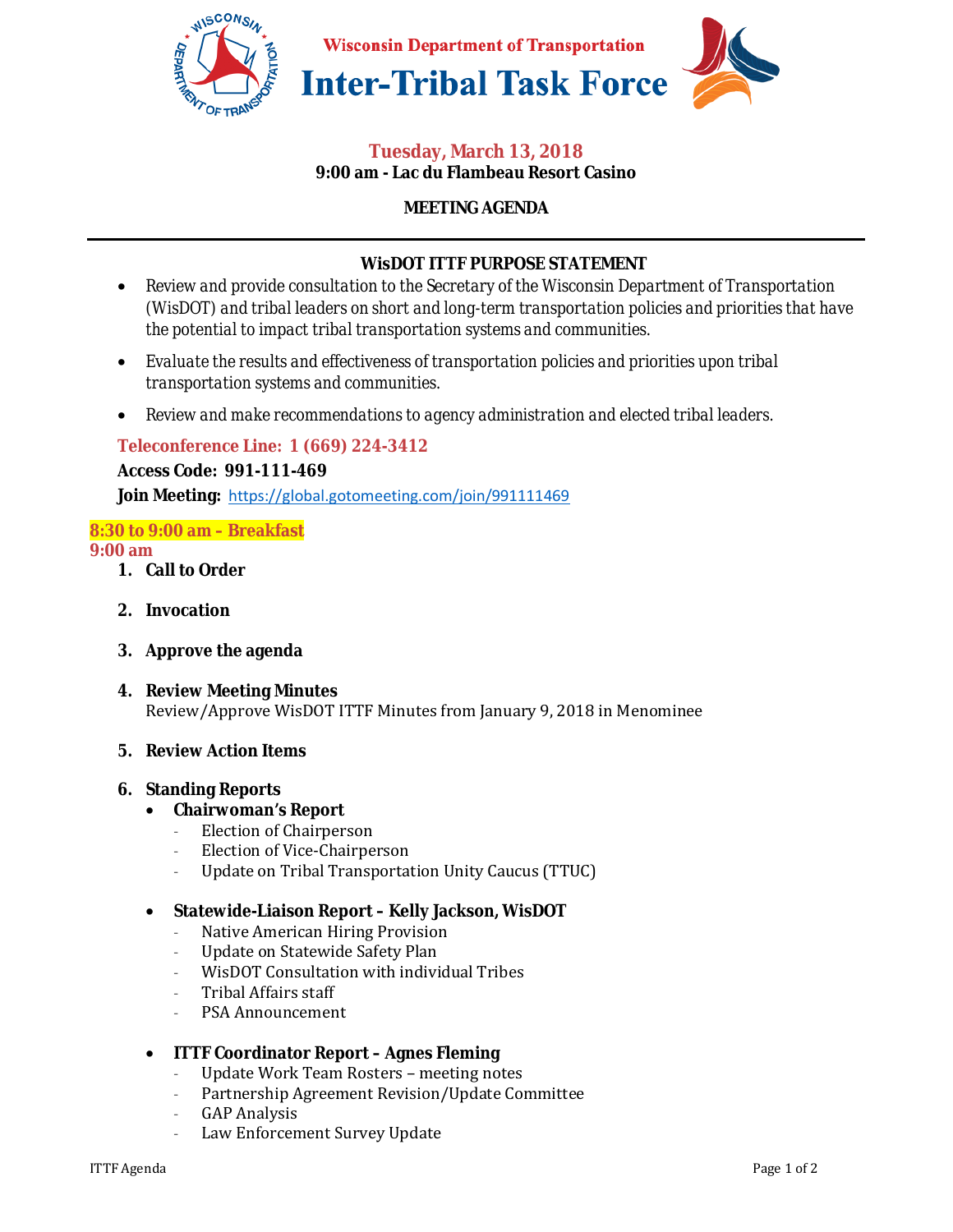

**Wisconsin Department of Transportation** 



**Inter-Tribal Task Force** 

# • **ITTF Coordinator Report – Agnes Fleming**

- Update on the Cultural Sensitivity Training video
- Cultural Sensitivity Training schedule update
- Website update
- Update on current year Scope of Work
	- o Transit Peer Exchange
	- o Tribal Real Estate Training
	- o Stem Curriculum
	- o DBE Webinars
- Annual Work Plan Draft
- 2017 WTTC Report

#### - • **Tribal Labor Advisory Committee (TLAC) Cyless Peterson**

• **Tribal Historic Preservation Officers (THPO) Adam Vanzile**  Update on Listening Session

#### **7. Tribal Reports**

| <b>Bad River</b>                | <b>Ben Connors</b>        |
|---------------------------------|---------------------------|
| <b>Forest County Potawatomi</b> | <b>Todd Mulvey</b>        |
| Ho-Chunk                        | <b>Brett Blackdeer</b>    |
| Lac Courte Oreilles             | Jason Weaver              |
| Lac du Flambeau                 | George Thompson           |
| Menominee                       | Crystal Chapman-Chevalier |
| Oneida                          | David Jordan              |
| Red Cliff                       | <b>Jeff Benton</b>        |
| Sokaogon Chippewa               | Chris McGeshick           |
| St. Croix                       | <b>Delores Staples</b>    |
| Stockbridge-Munsee              | <b>Stacey Schreiber</b>   |
|                                 |                           |

#### **8. Tribal Liaison Reports**

| <b>Franklin Marcos</b> | WisDOT – SW    |
|------------------------|----------------|
| Liz Callin             | $W$ isDOT – SE |
| Kris Goodwill          | WisDOT – NW    |
| Sandy Stankevich       | WisDOT – NC    |
| Michael Helmrick       | WisDOT – NE    |
| Jennifer Robertson     | <b>BOTS</b>    |

#### **9. Bureau of Indian Affairs**

#### **10. Federal Highway Administration**

#### **11. Adjournment**

#### **12. Materials List**

- 1-9-18 ITTF Meeting Minutes
- Work Team Rosters
- WTTC Report
- 2018 Annual Work Plan
- Save the Dates for Transit & Tribal Real Estate Training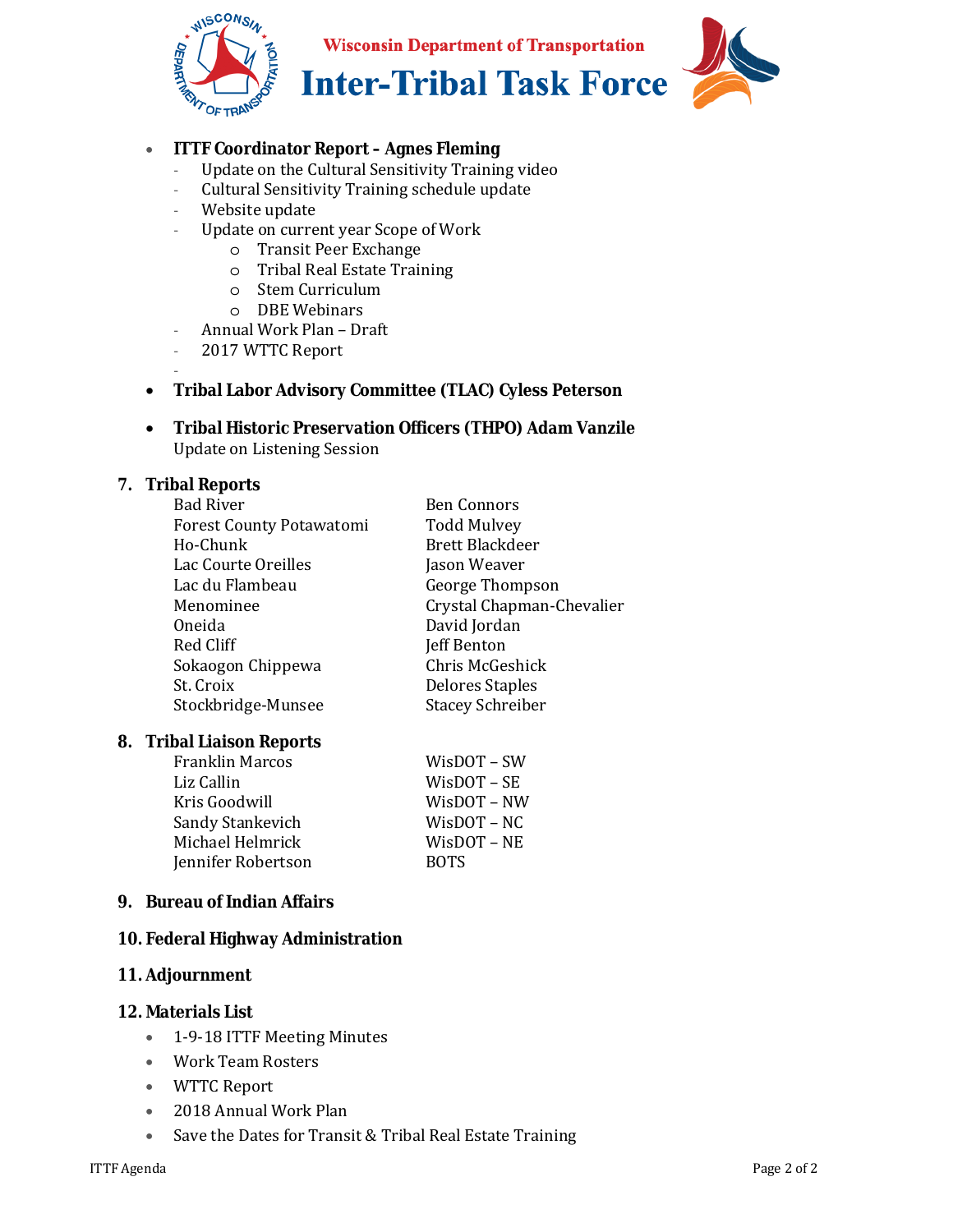

## **ITTF Meeting Minutes**

Tuesday, March 13, 2018 9:00 am – Lake of the Torches Resort Casino, Lac du Flambeau

# **WisDOT ITTF PURPOSE STATEMENT**

- *Review and provide consultation to the Secretary of the Wisconsin Department of Transportation (WisDOT) and tribal leaders on short and long-term transportation policies and priorities that have the potential to impact tribal transportation systems and communities.*
- *Evaluate the results and effectiveness of transportation policies and priorities upon tribal transportation systems and communities.*
- *Review and make recommendations to agency administration and elected tribal leaders.*

**Members in Attendance:** Brett Blackdeer (BB) Ho-Chunk; Liz Callin (LC) WisDOT Tribal Liaison; Crystal Chapman-Chevalier (CC), Menominee; Mike Helmrick (MH), WisDOT NE; Kelly Jackson (KJ), WisDOT; Todd Mulvey (TM), FCP; John Patrick (JP), WisDOT; Cyless Peterson (CP), WisDOT; Stacey Schreiber (SS), Stockbridge-Munsee; Sandy Stankevich (SST) WisDOT NC; Delores Staples (DS), St. Croix; Ward Staples (WS), St. Croix; Adam VanZile (AVZ), Sokaogon Chippewa; Jason Weaver (JW) Lac Courte Oreilles.

**On the Teleconference line:** Dave O'Donahue (DOD); Travis Wallenfang (TW), Oneida;

**Others in Attendance:** Kim Swisher (KS), ITTF, Assistant Agnes Fleming (AF), ITTF Coordinator;

**Call to Order:** The meeting was called to order at 9:11 am by SS. JP did the invocation.

**Approved the Agenda:** A motion was made by DS to accept the minutes, seconded by BB, with correction to Ward Staples' last name. The motion passed unanimously.

**Review 1-9-2018 Meeting Minutes:** A motion was made by CC and seconded by DS to accept the minutes with a change to the spelling of Ward Staple's last name. The motion passed unanimously with BB and CC abstaining.

**Action Items:** The TTUC letter of support was drafted, approved and presented at the caucus by SS. SS will provide an update from conference training on formula for transportation funding. 82% of the requests were approved. Releasing crash data to the state was unpopular with some Tribes. SS volunteered SST and CC to give a report at the next conference in September making sure to mention Menomonee's formula and how the information is redacted crash data. The DMV does not see any crash data, and therefore will not influence license plates.

DOD will put together a segment for the May meeting for 15 minutes to discuss funding and provide a quick briefing with historical overviews from BIA, FHA and DOT. The next meeting is May 8th in Stockbridge-Munsee.

#### **Standing Reports:**

#### • **Chairperson's Report – SS**

o SS opened the floor for nominations for Chairperson. Nominations for chair were DS and SS. Brett motioned to close nomination, SST seconded the motion. The group voted, and SS was reelected as Chair. For 2019, TW suggested that election information be shared at the January meeting to give early notification and include the duties of all positions.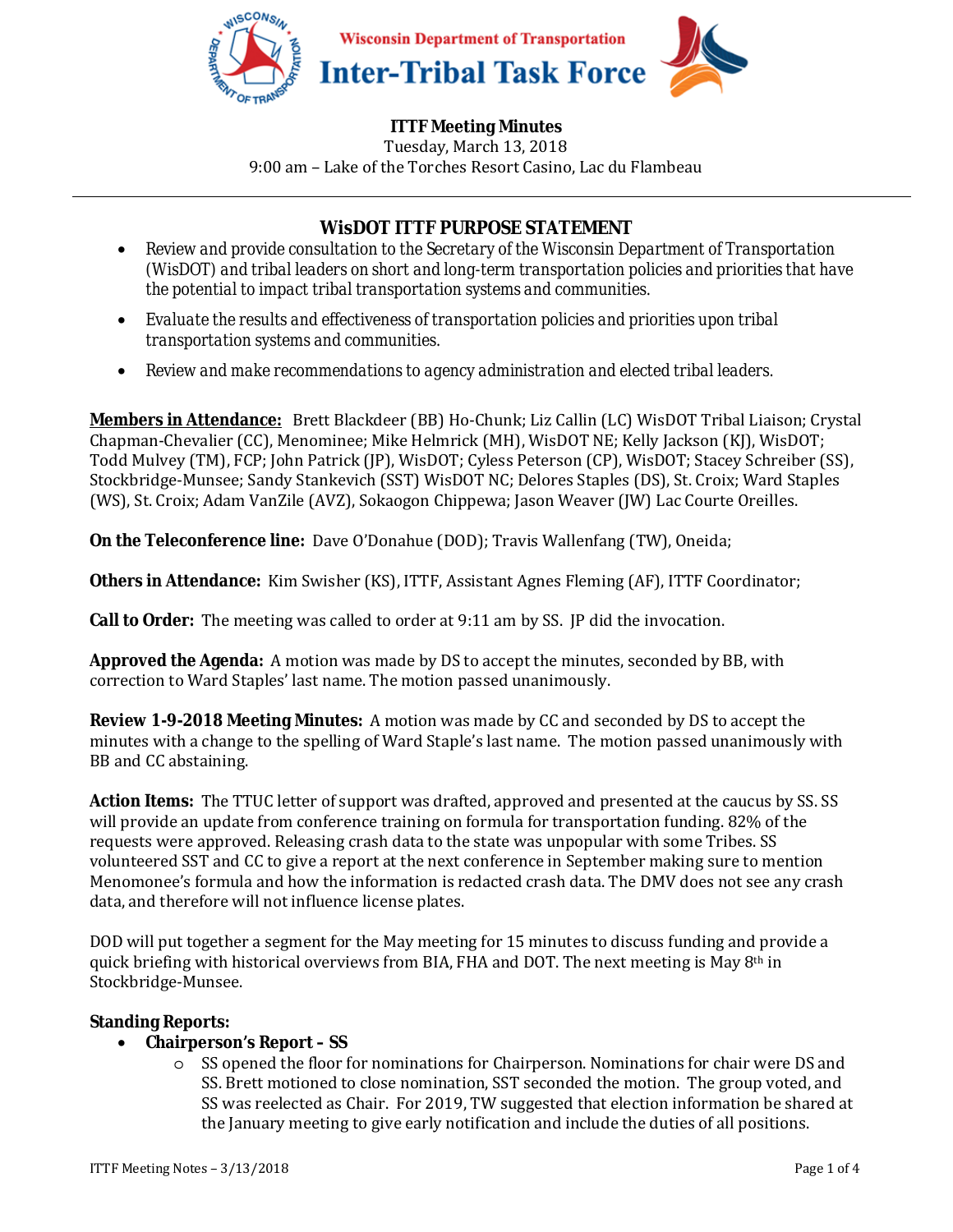

# **ITTF Meeting Minutes**

Tuesday, March 13, 2018 9:00 am – Lake of the Torches Resort Casino, Lac du Flambeau

o SS opened the floor for nominations for Vice Chairperson. JW nominated DS. KJ seconded the nomination, and the motion passed. The group voted, and DS was reelected as Vice Chair.

#### • **Statewide Liaison's Report - KJ**

- o Native American Hiring Provision Assigned to TLAC. Legal Council is reviewing revisions, and KJ will forward the revisions to Tribal Leaders for final review.
- o Statewide Safety Plan Mole Lake needs to draft theirs and then OTIE will send each Tribe their section. When the plan is done, grant funds will be applied for. Contact KJ if you want to do a consultation.
- o Contact KJ if you would like to schedule a consultation with the Secretary
- o Interviews the State Liaison position will be in April. KJ and the open position has been moved from OBOEC to Rebecca Burkel, Deputy Administrator for DOT Regions.
- o The PSA is ready for television and will be aired in April.
- $\circ$  A Summer Internship is available in Madison. [P will send detailed information on this position to all ITTF Members.

# • **THPO Listening Session Report - AVZ**

- o Shared a draft of the final report. There were 56 participants. The session was dedicated to Larry Balber, Tribal Historic Preservation Officer for the Red Cliff Band of Lake Superior. Most participants enjoyed the presentations and wished for more time for each session. Trail Blazer Awards were presented to: Amy Rosebrough, Leslie Eisenberg, Kim Swisher, Lynn Cloud, Jason Kennedy, Bill Quackenbush, Melinda Young, Lauren Abel and Danielle Yancey.
- o The website will be updated by KS and JP.
- o AVZ will be sending training calendar to ITTF Members.

# • **ITTF Coordinator Report – AF**

- o Work Team Rosters Tribal participation is needed as the work teams make recommendations for utilizing ITTF resources. AF would like ITTF Members to be on at least one work team group, and a chair needs to be identified for each work team. AF will update rosters and forward them to ITTF Members.
- o Work Team meeting notes are on the ITTF website http://www.wisdottribaltaskforce.org
- o The ITTF letterhead needs to include the website address.
- o Partnership Agreement Revisions Samantha Skenandore is making tweaks to finish up the revisions. The revised draft will be sent to ITTF Members asking their Tribal Councils to pass a resolution of support. The proposed date for a Signing Ceremony is May 9th or May 10<sup>th</sup>, so this needs to be completed by the end of April.
- o GAP Analysis SS stated the importance of this, and the amount of money allocated to complete this. AF and JP will revise the wording and will be finished in a couple weeks.
- o Law Enforcement Survey AF reached out to Tribal law enforcement agencies to ask about Tracs10 Training and ARID. AF is also working to schedule another Tall Cop training for April, August or October. Other training suggestions cultural awareness training for law enforcement, general Tribal relations, law enforcement training on children with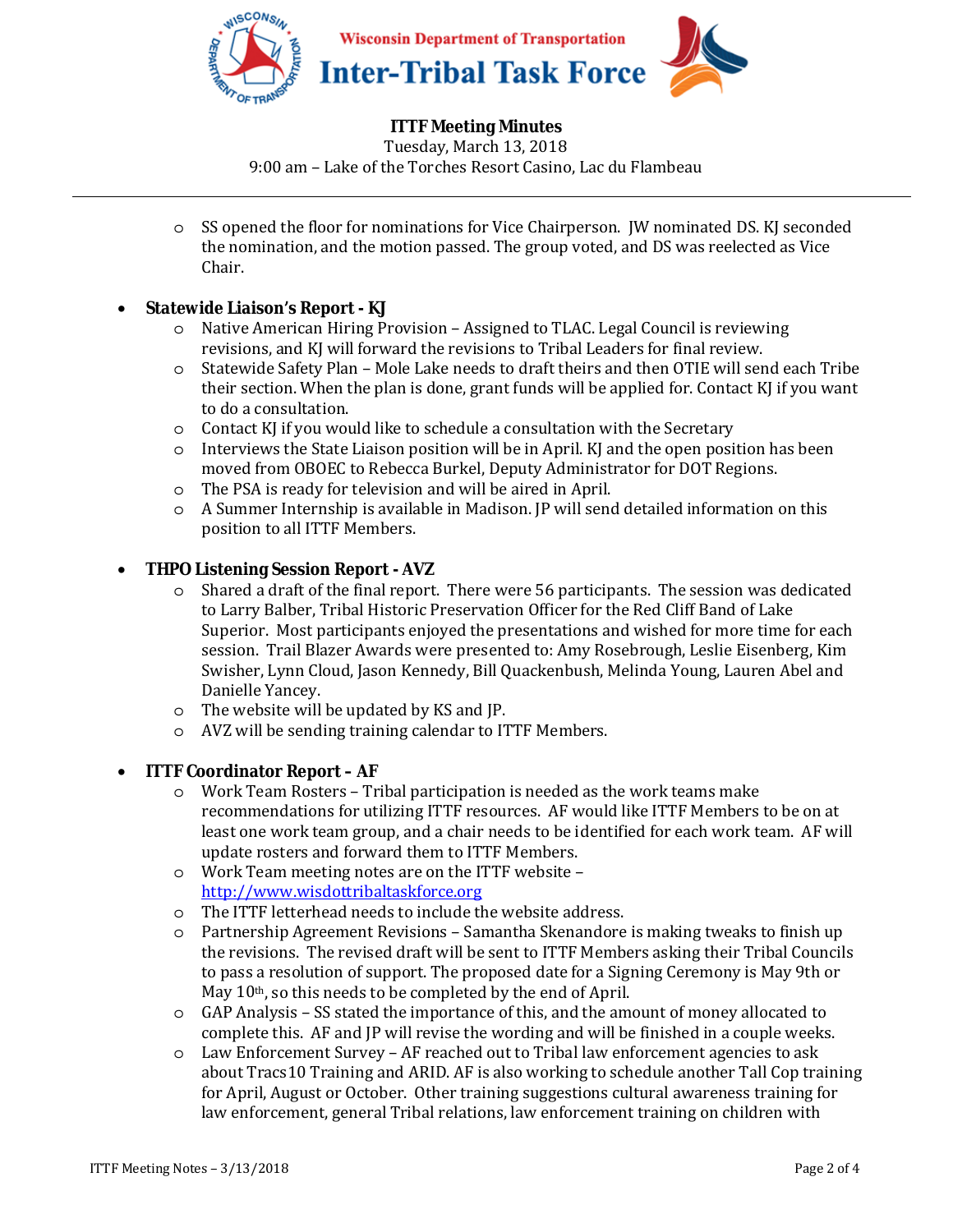

**ITTF Meeting Minutes**  Tuesday, March 13, 2018 9:00 am – Lake of the Torches Resort Casino, Lac du Flambeau

special needs and people on the spectrum. The group discussed Saint A's training (http://sainta.org/). AF suggested a Law Enforcement Peer Exchange as a future event.

- o Cultural Sensitivity Training Update AF is working to schedule dates. JP, CP, JW, SST and DS volunteered to serve on the work group.
- $\circ$  Website AF noted it is continuously updated. It was suggested to add the BIA budget, and DOD will check to see what is allowed and forward us the links. AF showed the webinars completed and listed online.
- o AF shared STEM information that was gathered. JP and CP offered to serve on committee to develop curriculum for grade school and middle schools. KJ clarified it is used for transportation-related to introduce students to transportation related careers, not just repair, but engineering and beyond. The program needs to be Tribally-tailored, such as waterway transportation, highlighting history and geographic changes and showcase potential jobs.
- o 2018 WTTC AF shared that planning meetings for the 2018 event will begin soon.
- o Work Plan Draft KJ noted the importance of the work plan and encouraged the group if there is have a priority, now is the time to address it. Suggested revisions include:
	- o Safety reinvest in geocoding crash data for Tribes. WISLR is a priority for internal DOT staff. Larry Corsi should be contacted. Dual signage needs examples of how it can work. SS will follow up with BOTS for an ITTF representative. Noted the Commercial Vehicle Enforcement training for law enforcement is still an item that needs to be completed.
	- o THPO and TLAC need to provide more detail of their work. This would be included as an addendum.

A motion was made JW and seconded by SST to approve the Annual Work Plan with the revisions noted. The motion passed unanimously.

- **TLAC Update** CP met with Kris Porter from DWD to review database. Work continues on the Recruitment and Referral Survey. CP shared A Day in The Life video. KJ shared there will be TrANS Training in Black River Falls and St. Croix. CP said the Baseline Assessment will be doing budget modified and a Best Practice Toolkit and Facebook page. TLAC will be attending the Construction Resource Fair – Wisconn Valley Resource Fair on March 29th. The upcoming meetings include: 5/1 in Green Bay and 8/14 in Red Cliff.
- **Tribal Reports** TM, BB, JW and SS provided updates from their communities.
- **Tribal Liaison Reports** Reports were provided in the meeting packets.
- **BOTS –** No report.
- **Bureau of Indian Affairs** DOD provided an update on funding and shared there will be a big Native American Tribal Transportation meeting in Duluth in September. He hopes the Secretary and DOT state reps will attend this national meeting.
- **Federal Highway Administration** No report.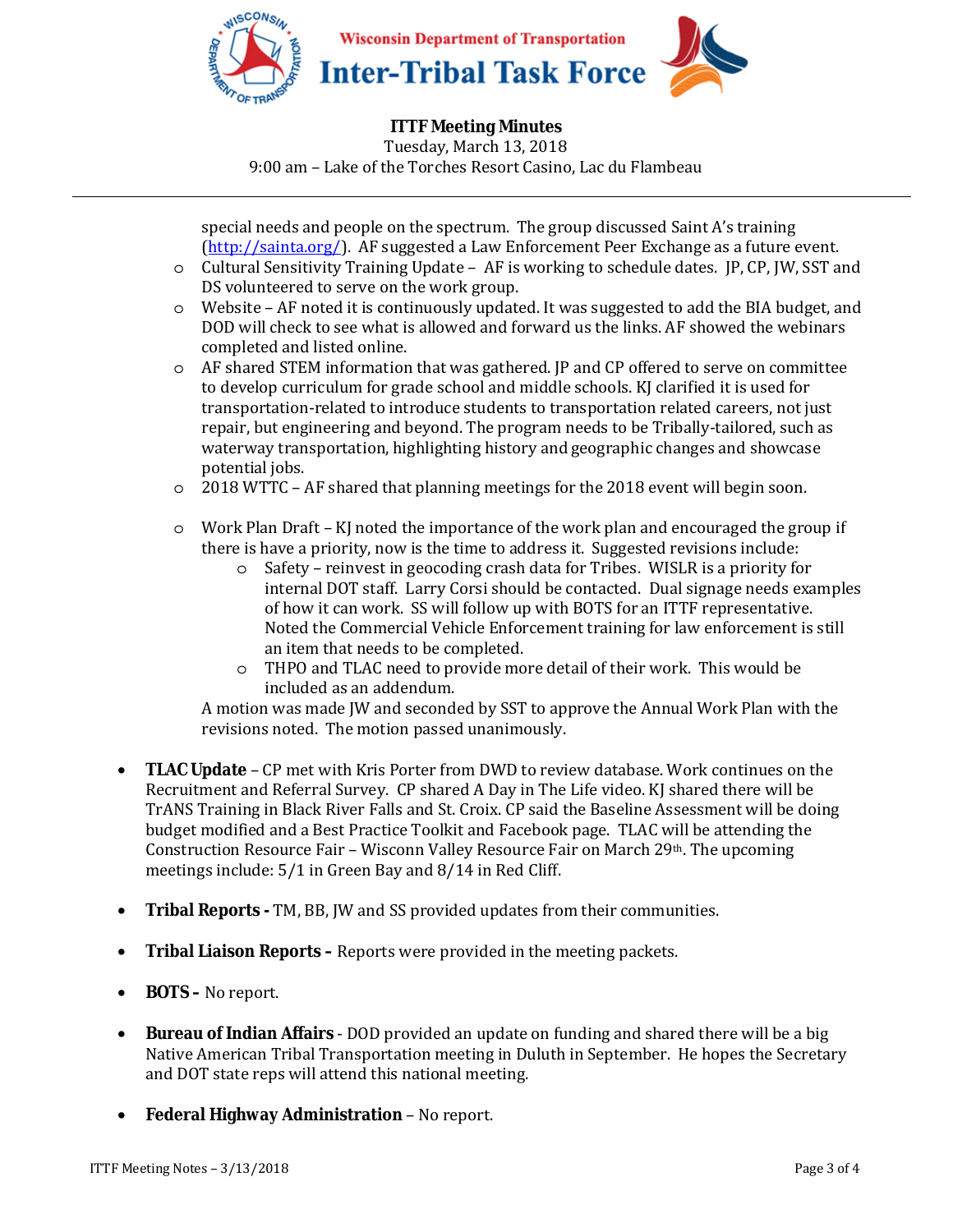

# **ITTF Meeting Minutes**

Tuesday, March 13, 2018 9:00 am – Lake of the Torches Resort Casino, Lac du Flambeau

## **Adjournment**

A motion to adjourn was made by SS and seconded by KJ. The motion passed unanimously. The meeting ended at 3:48 pm.

# **Action Items:**

- KJ will be contacting Tribal Leaders, ITTF Members to help promote position and request if you're interested in serving on a hire panel.
- Summer Internship is available out of Madison. JP will send detailed information on this position, to all ITTF Members.
- AVZ will send training calendar to ITF Members.
- AF will update work team roster, upload work team meeting notes, identifying ITTF members and share.
- AF will be revising wording on GAP Analysis working with JP to finalize.
- AF is working on Tall Cop Training.
- KJ received requests for Cultural Awareness Training for Law Enforcement, General Tribal Relations Training and Children with Special Needs Training. SS sent Saint A's for training info.
- Planning Team, JP, CP, JW, SST, DS, will work on dates for Cultural Sensitivity Training.
- DOD will check and forward links to add to wisdottribaltaskforce.org website address on the meeting agenda. Update letterhead with website too.
- AF will finalize Transit Agenda that KJ needs.
- AF and Kim send invitations to all utilities to attend the training. One email with ALL the information. Follow up with utility reps and ask them to forward utility coordinators and send to liaisons.
- AF shared STEM information that was gathered. JP and CP offered to serve on committee to develop curriculum for Grade school and Middle Schools.
- AF suggested end of summer completion for the TRAC project.
- AF mentioned the 2018 WHC Planning will start soon
- AF will explore adding a Transit Peer Exchange to be held on September 10 in Red Cliff.
- TLAC will submit an addendum to Annual Work Plan.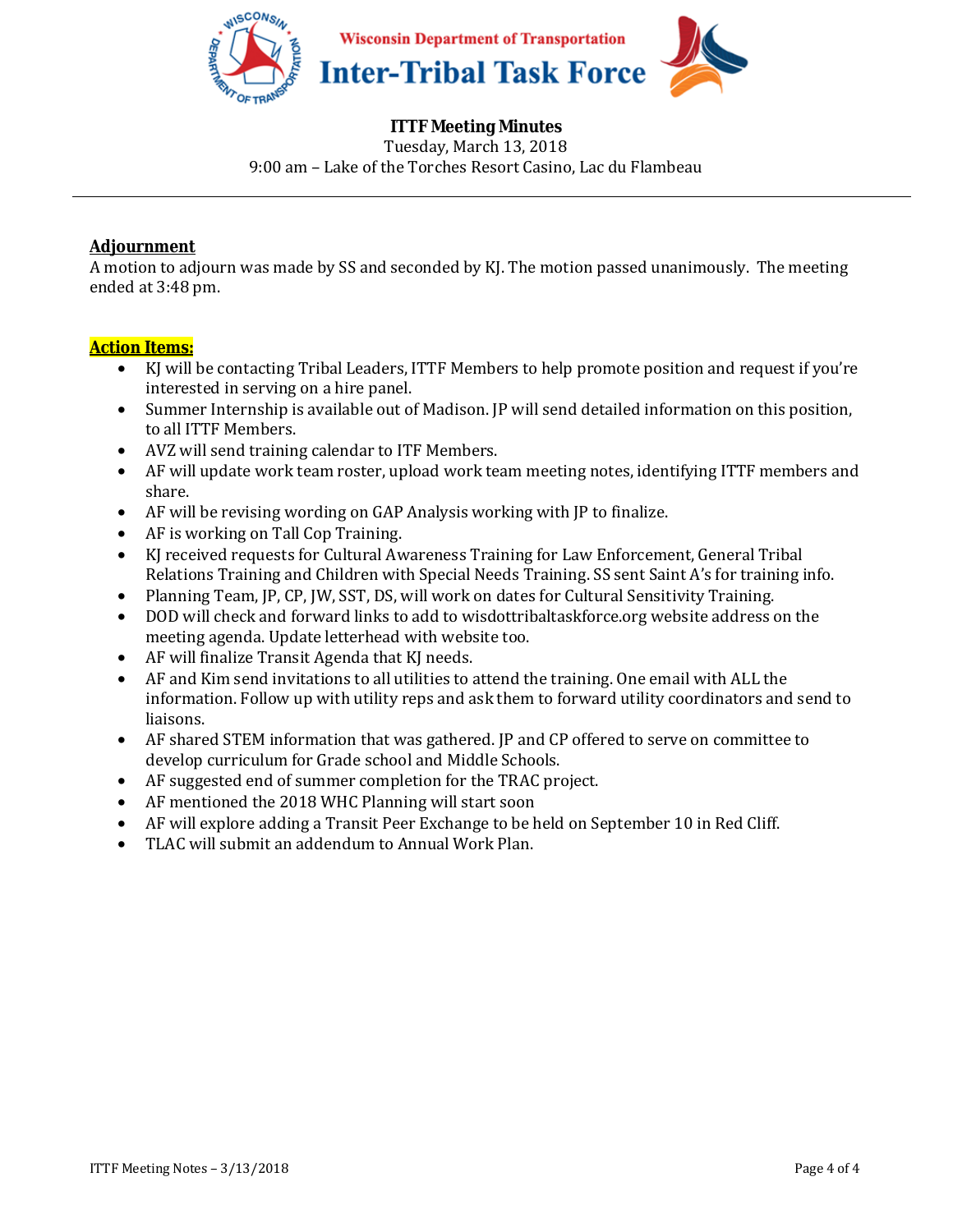# **WisDOT Inter-Tribal Task Force Work Teams – March 2018**

# **Safety/Signage Work Team**

# **Focus: Safety, enforcement, communication, program sharing and project development and Signage**

| <b>Name</b>                   |                         | Email                                  | <b>Tribe/Agency/</b>         |  |
|-------------------------------|-------------------------|----------------------------------------|------------------------------|--|
|                               |                         |                                        | <b>Organization</b>          |  |
|                               |                         |                                        |                              |  |
| 1.                            | Sandy Stankevich        | Sandy.stankevich@dot.wi.gov            | WisDOT/DTSD                  |  |
| 2.                            | <b>Stacey Schreiber</b> | Stacey.schreiber@mohican-nsn.gov       | Stockbridge-Munsee           |  |
| 3.                            | George Thompson         | gthompson@ldftribe.com                 | <b>LDF Tribal Roads</b>      |  |
| 4.                            | <b>Stacey Schreiber</b> | Stacey.schreiber@mohican-nsn.gov       | Stockbridge-Munsee           |  |
| 5.                            | Michelle Berdan         | Michelle.berdan@fcpotawatomi-nsn.gov   | <b>FCPC</b>                  |  |
| 6.                            | <b>Amber Marlow</b>     | marlowa@lco.edu                        | LCO College                  |  |
| 7.                            | Jeff Benton             | jbenton@redcliff-nsn.gov               | <b>RC Tribal Roads</b>       |  |
| 8.                            | Kris Goodwill           | Kris.goodwill@dot.wi.gov               | WisDOT NW                    |  |
| 9.                            | Jennifer Robertson      | Jennifer.robertson@dot.wi.gov          | WisDOT/BOTS                  |  |
| 10.                           | <b>Travis Feltes</b>    | Travis.feltes@dot.wi.gov<br>WisDOT/BHO |                              |  |
| <b>Advisors/Facilitators:</b> |                         |                                        |                              |  |
| Kelly Jackson                 |                         | Kelly.jackson@dot.wi.gov               | WisDOT/Tribal Affairs        |  |
| John Patrick                  |                         | John.patrick@dot.wi.gov                | <b>WisDOT/Tribal Affairs</b> |  |
| <b>Agnes Fleming</b>          |                         | agnes.fleming@lco-nsn.gov              | <b>LCO/ITTF Coordinator</b>  |  |

# **Labor and Business**

**Focus: Increasing access, awareness, support and capacity for tribally owned enterprises, Disadvantaged Business Enterprises (DBE's) and Native American labor opportunities** 

| <b>Name</b>      |                               | Email                                 | Tribe/Agency/                |
|------------------|-------------------------------|---------------------------------------|------------------------------|
|                  |                               |                                       | Organization                 |
|                  | <b>Christie Schmidt</b>       | Christie.schmidt@fcpotawatomi-nsn.gov | <b>FCPC</b>                  |
| 2.               | <b>Delores Staples</b>        | delores@stcroixtribalcenter.com       | St. Croix                    |
| 3.               | <b>Ward Staples</b>           | Wards@stcroixtribalcenter.com         | St. Croix                    |
| $\overline{4}$ . | <b>Cyless Peterson</b>        | Cyless.peterson@scc-nsn.gov           | <b>TLAC</b>                  |
| 5.               | <b>Emerson Coy</b>            | ecoy@ldftribe.com                     | LDF                          |
| 6.               | <b>Chris McGeshick</b>        | Chris.mcgeshick@scc-nsn-gov           | Sokaogon                     |
| 7.               | <b>Franklin Marcos</b>        | Franklin.marcos@dot.wi.gov            | WisDOT/SW                    |
| 8.               | Gary Mejchar                  | gary@aiccw-facc.org                   | <b>AICCW</b>                 |
| 9.               | Craig Anderson                | craiga@aiccw.org                      | <b>AICCW</b>                 |
| 10.              | Matt Kunstman                 | mkunstman@otie.com                    | OTIE, Co-Team Leader         |
| 11.              | Elizabeth Callin              | Elizabeth.callin@dot.wi.gov           | WisDOT/SE                    |
|                  | <b>Advisors/Facilitators:</b> |                                       |                              |
| Kelly Jackson    |                               | Kelly.jackson@dot.wi.gov              | <b>WisDOT/Tribal Affairs</b> |
| John Patrick     |                               | John.patrick@dot.wi.gov               | <b>WisDOT/Tribal Affairs</b> |
|                  | <b>ITTF Coordinator</b>       | agnes.fleming@lco-nsn.gov             | <b>LCO/ITTF Coordinator</b>  |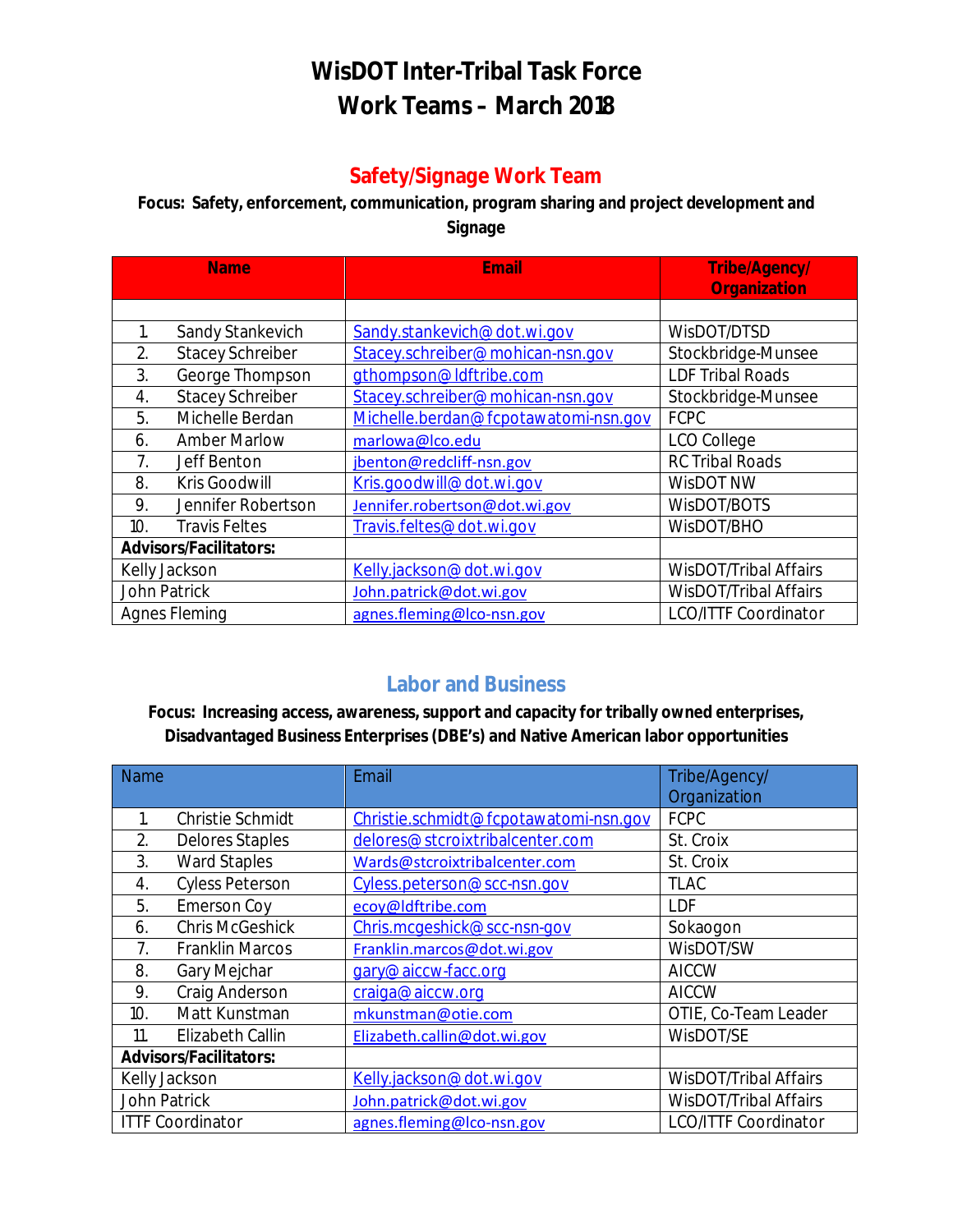# **WisDOT Inter-Tribal Task Force Work Teams – March 2018**

# **Shared Resources**

**Focus: Identifying and facilitating special events, training opportunities, annual conference planning and information sharing. Monitor the MOU/MOA Section and Program Sharing deliverables included in the Annual Work Plan.** 

| <b>Name</b>   |                               | Email                            | Tribe/Agency/                |  |
|---------------|-------------------------------|----------------------------------|------------------------------|--|
|               |                               |                                  | Organization                 |  |
|               | <b>Delores Staples</b>        | delores@stcroixtribalcenter.com  | St. Croix                    |  |
| 2.            | Crystal Chevalier             | cchapman@mitw.org                | Menominee                    |  |
| 3.            | <b>Stacey Schreiber</b>       | Stacey.schreiber@mohican-nsn.gov | Stockbridge-Munsee           |  |
| 4.            | <b>Todd Mulvey</b>            | Todd.mulvey@fcpotawatomi-nsn.gov | <b>FCPC</b>                  |  |
| 5.            |                               |                                  |                              |  |
| 6.            |                               |                                  |                              |  |
|               | <b>Advisors/Facilitators:</b> |                                  |                              |  |
| Kelly Jackson |                               | Kelly.jackson@dot.wi.gov         | WisDOT/Tribal Affairs        |  |
| John Patrick  |                               | John.patrick@dot.wi.gov          | <b>WisDOT/Tribal Affairs</b> |  |
| Agnes Fleming |                               | agnes.fleming@lco-nsn.gov        | <b>LCO ITTF Coordinator</b>  |  |

# **Real Estate & Jurisdiction**

# **Focus: Real Estate, ROW, Project Specific and Overall Jurisdictional Areas**

| <b>Name</b>          |                               | Email                                                    | Tribe/Agency/                |  |
|----------------------|-------------------------------|----------------------------------------------------------|------------------------------|--|
|                      |                               |                                                          | Organization                 |  |
|                      | George Thompson               | gthompson@ldftribe.com                                   | <b>LDF Tribal Roads</b>      |  |
| 2.                   | Dave O'Donahue                | David.odanahue@bia.gov                                   | <b>BIA</b>                   |  |
| 3.                   | <b>Todd Mulvey</b>            | Todd.mulvey@fcpotawatomi-nsn.gov                         | <b>FCPC</b>                  |  |
| 4.                   | Mary Jo Nash                  | nmash@oneidanation.org                                   | Oneida                       |  |
| 5.                   | Sandy Stankevich              | Sandy.stankevich@dot.wi.gov                              | WisDOT NC                    |  |
| 6.                   | Niccole Smith                 | Niccole.smith@dot.wi.gov                                 | <b>WisDOT</b>                |  |
| 7.                   | Michael Helmrick              | Michael.helmrick@dot.wi.gov                              | <b>WisDOT NE</b>             |  |
| 8.                   | Zoya Mayo                     | zamayo@ldftribe.com                                      | <b>LDF</b>                   |  |
| 9.                   | Nita Kemp                     | Nita.kemp@lco-nsnl.gov                                   | LCO                          |  |
|                      | <b>Advisors/Facilitators:</b> |                                                          |                              |  |
| Kelly Jackson        |                               | Kelly.jackson@dot.wi.gov                                 | WisDOT/Tribal Affairs        |  |
| John Patrick         |                               | John.patrick@dot.wi.gov                                  | <b>WisDOT/Tribal Affairs</b> |  |
| <b>Agnes Fleming</b> |                               | <b>LCO ITTF Coordinator</b><br>Agnes.fleming@lco-nsn.gov |                              |  |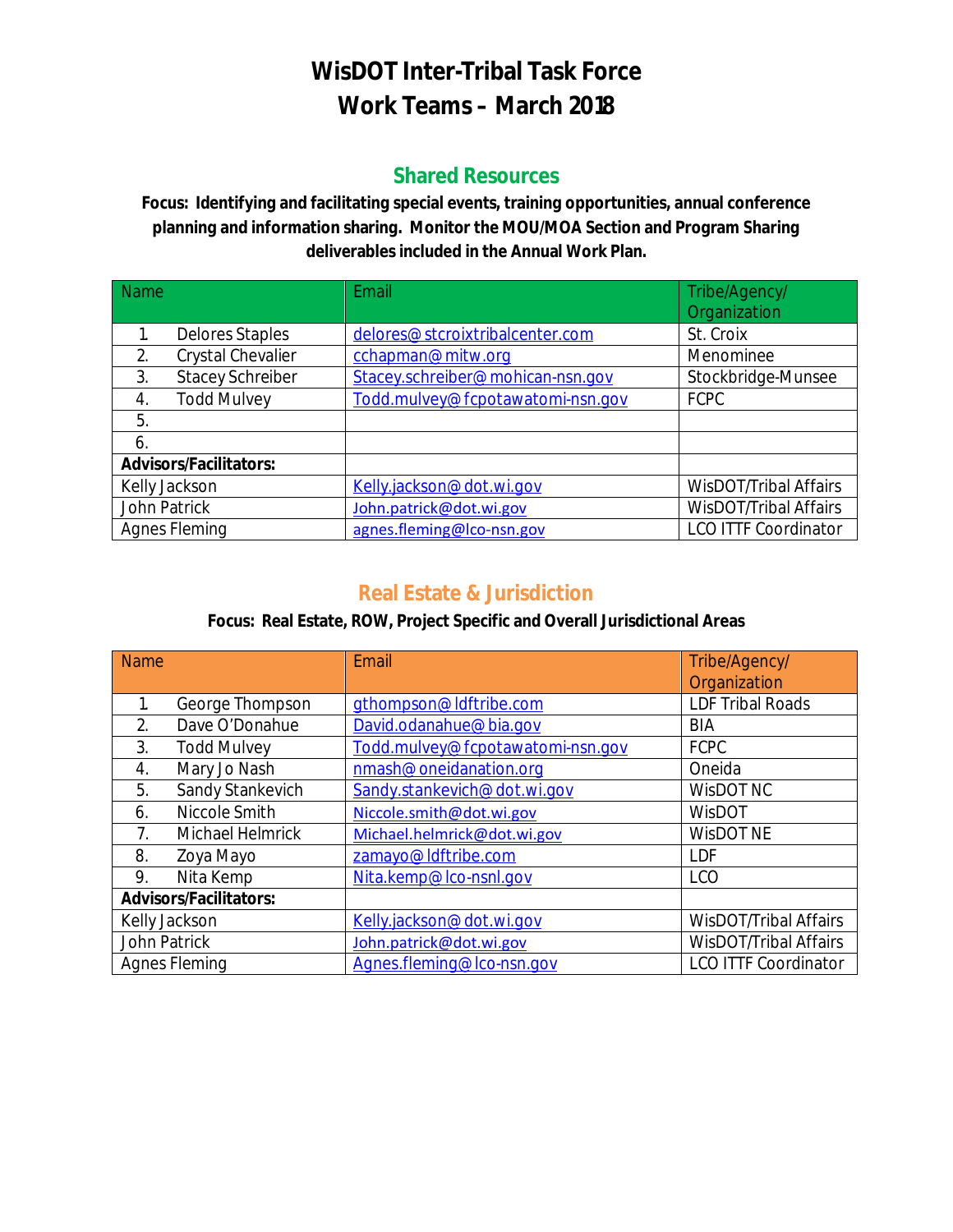# **WisDOT Inter-Tribal Task Force Work Teams – March 2018**

# **Transit Work Team**

# **Focus: Transit training, partnerships, funding**

| <b>Name</b>                   |                         | Email                                | Tribe/Agency/<br>Organization |  |
|-------------------------------|-------------------------|--------------------------------------|-------------------------------|--|
| 1.                            | Jeff Benton             | jbenton@redcliff-nsn.gov             | <b>RC Tribal Roads</b>        |  |
| 2.                            | George Thompson         | gthompson@ldftribe.com               | <b>LDF Tribal Roads</b>       |  |
| 3.                            | <b>Emerson Coy</b>      | ecoy@ldftribe.com                    | LDF                           |  |
| 4.                            | Carol Moore             | cmoore@oneidanation.org              | Oneida                        |  |
| 5.                            | Lisamarie Belisle       | lisamb@stcroixtribalcenter.com       | St. Croix                     |  |
| 6.                            | Michelle Berdan         | Michelle.berdan@fcpotawatomi-nsn.gov | <b>FCPC</b>                   |  |
| 7.                            | <b>Stacey Schreiber</b> | Stacey.schreiber@mohican-nsn.gov     | Stockbridge-Munsee            |  |
| 8.                            | Lloyd Hartwell          | transitmgr@badriver-nsn.gov          | <b>Bad River Transit</b>      |  |
| 9.                            | Karen Melasecca         | kmelasecca@hotmail.org               | Namekagon Transit             |  |
| 10.                           | <b>Richard Ducane</b>   | rducane@mitw.org                     | Menominee                     |  |
| 11.                           | Elizabeth Callin        | Elizabeth.callin@dot.wi.gov          | <b>WisDOT SE</b>              |  |
| 12.                           | <b>Richard Ducane</b>   | rducane@mitw.org                     | <b>Menominee Transit</b>      |  |
| 13.                           | Stephen Hirshfield      | Stephen.hirshfield@dot.wi.gov        | WisDOT                        |  |
| 14.                           | John Swissler           | John.swissler@dot.wi.gov             | WisDOT                        |  |
| 15.                           | Evan Gross              | Evan.gross@dot.gov                   | <b>FTA</b>                    |  |
| <b>Advisors/Facilitators:</b> |                         |                                      |                               |  |
| Kelly Jackson                 |                         | Kelly.jackson@dot.wi.gov             | <b>WisDOT/Tribal Affairs</b>  |  |
| John Patrick                  |                         | John.patrick@dot.wi.gov              | <b>WisDOT/Tribal Affairs</b>  |  |
| <b>Agnes Fleming</b>          |                         | agnes.fleming@lco-nsn.gov            | <b>LCO ITTF Coordinator</b>   |  |